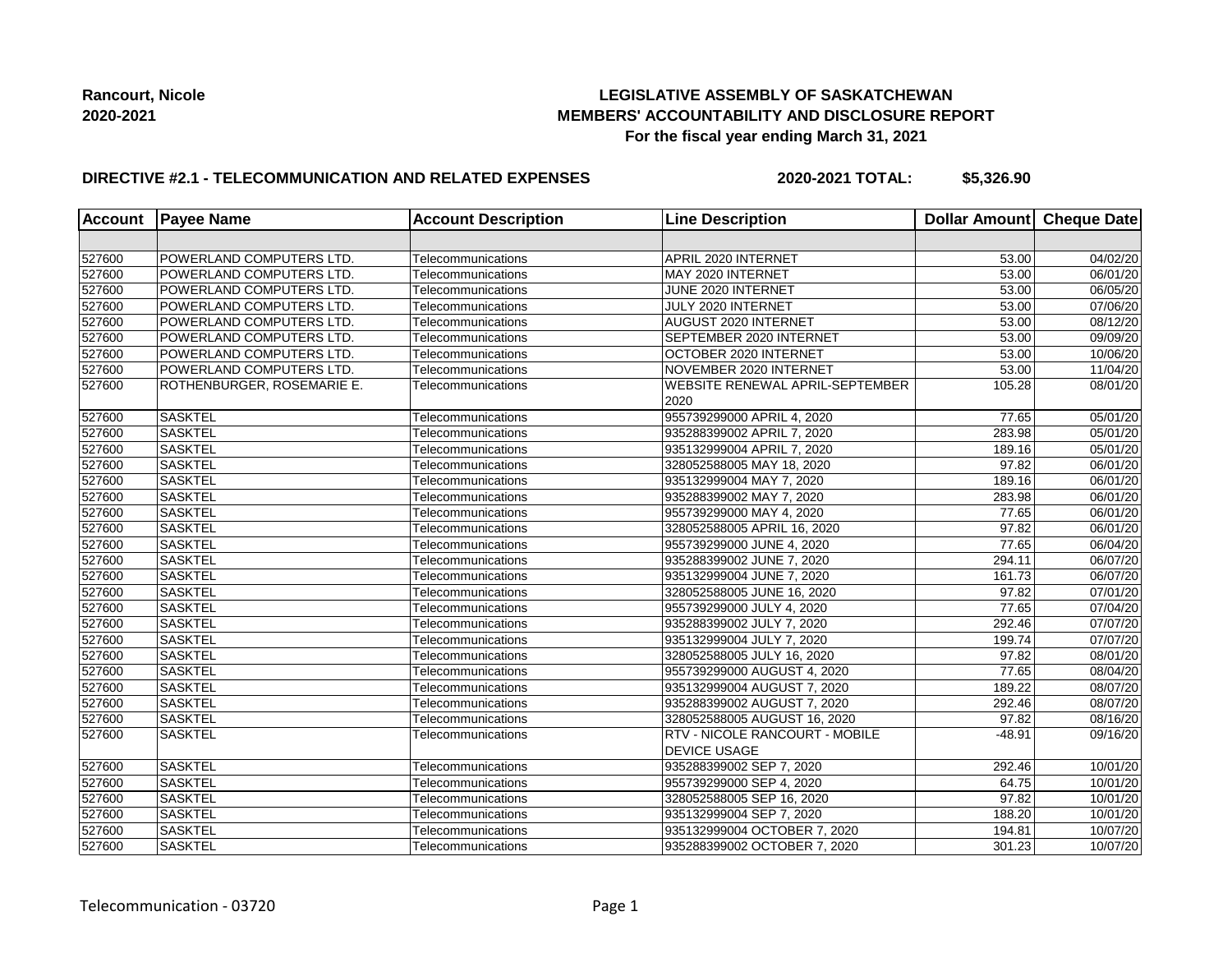## **LEGISLATIVE ASSEMBLY OF SASKATCHEWAN MEMBERS' ACCOUNTABILITY AND DISCLOSURE REPORT For the fiscal year ending March 31, 2021**

# **DIRECTIVE #2.1 - TELECOMMUNICATION AND RELATED EXPENSES**

**2020-2021 TOTAL: \$5,326.90**

| <b>IAccount</b> | <b>IPavee Name</b> | <b>Account Description</b> | <b>Line Description</b>         | <b>Dollar Amountl Cheque Date</b> |          |
|-----------------|--------------------|----------------------------|---------------------------------|-----------------------------------|----------|
|                 |                    |                            |                                 |                                   |          |
| 527600          | <b>SASKTEL</b>     | Telecommunications         | 328052588005 OCTOBER 16, 2020   | 101.32                            | 11/01/20 |
| 527600          | <b>ISASKTEL</b>    | Telecommunications         | 935132999004 NOVEMBER 7, 2020   | 189.16                            | 12/01/20 |
| 527600          | <b>SASKTEL</b>     | Telecommunications         | 935288399002 NOVEMBER 7, 2020   | 292.46                            | 12/01/20 |
| 527600          | <b>SASKTEL</b>     | <b>Telecommunications</b>  | <b>IRTV - NICOLE RANCOURT -</b> | $-129.03$                         | 02/11/21 |
|                 |                    |                            | <b>IREIMBURSEMENT</b>           |                                   |          |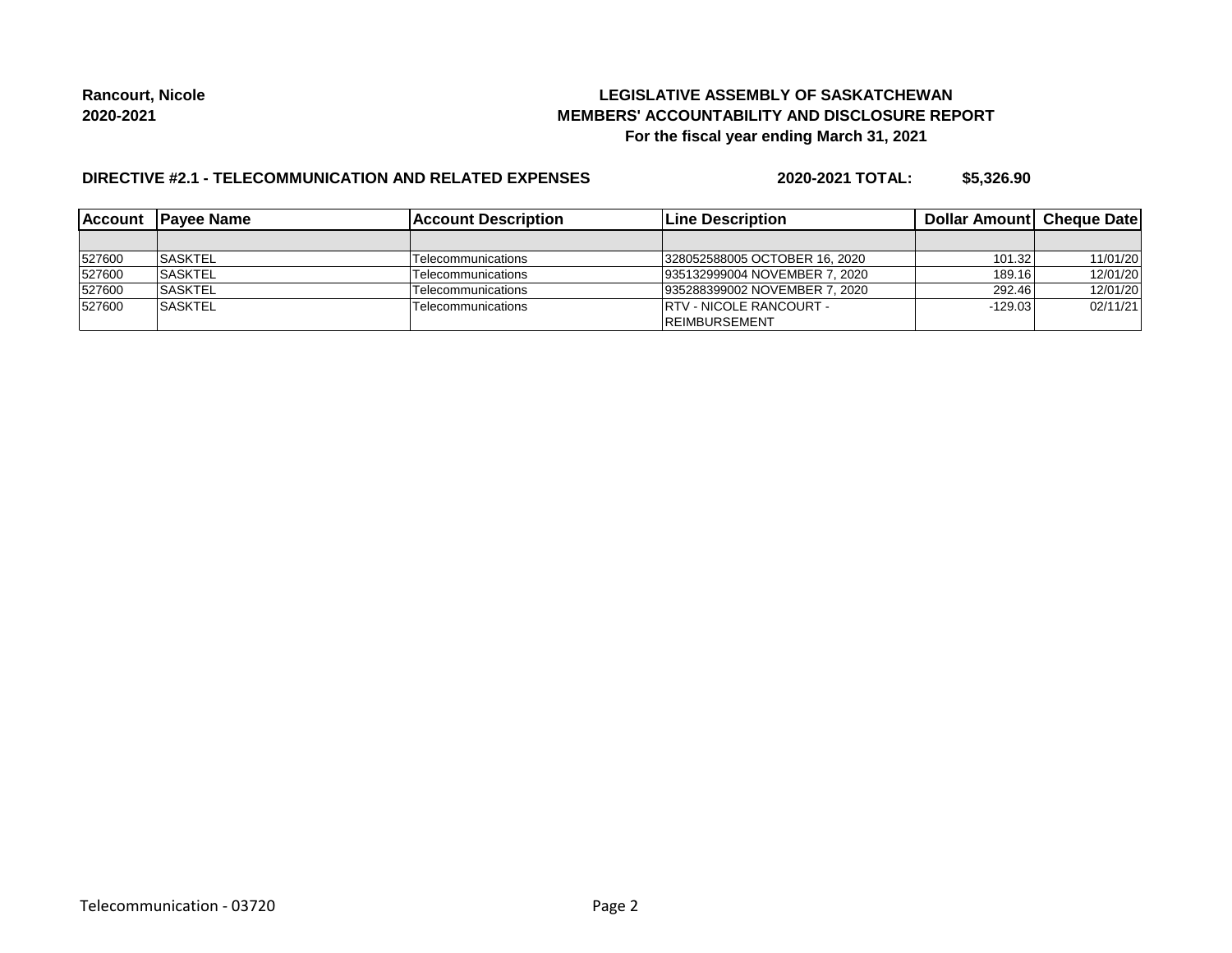# **LEGISLATIVE ASSEMBLY OF SASKATCHEWAN MEMBERS' ACCOUNTABILITY AND DISCLOSURE REPORT For the fiscal year ending March 31, 2021**

### **DIRECTIVE #3.1 - MLA TRAVEL AND LIVING EXPENSES**

**2020-2021 TOTAL: \$18,822.23**

| <b>Account</b> | <b>Payee Name</b>  | <b>Account Description</b>  | <b>Line Description</b>                            | Dollar Amount Cheque Date |          |
|----------------|--------------------|-----------------------------|----------------------------------------------------|---------------------------|----------|
|                |                    |                             |                                                    |                           |          |
| 541900         | RANCOURT, NICOLE   | Elected Rep - Travel        | MLA TRAVEL APRIL 21 - MAY 8, 2020                  | 871.10                    | 06/01/20 |
| 541900         | RANCOURT, NICOLE   | Elected Rep - Travel        | APRIL 2020 REGINA ACCOMMODATIONS                   | 37.79                     | 06/01/20 |
| 541900         | RANCOURT, NICOLE   | Elected Rep - Travel        | MLA TRAVEL MAY 11 - JUNE 8, 2020                   | 716.30                    | 06/09/20 |
| 541900         | RANCOURT, NICOLE   | Elected Rep - Travel        | MAY 2020 MLA REGINA<br><b>ACCOMMODATIONS</b>       | 46.46                     | 06/17/20 |
| 541900         | RANCOURT, NICOLE   | Elected Rep - Travel        | MLA TRAVEL JUNE 9 - 21, 2020                       | 1,686.65                  | 06/23/20 |
| 541900         | RANCOURT, NICOLE   | Elected Rep - Travel        | MLA TRAVEL JUNE 22 - 30, 2020                      | 1,376.25                  | 07/03/20 |
| 541900         | RANCOURT, NICOLE   | Elected Rep - Travel        | JUNE 2020 MLA REGINA<br><b>ACCOMMODATIONS</b>      | 44.60                     | 07/03/20 |
| 541900         | RANCOURT, NICOLE   | Elected Rep - Travel        | MLA TRAVEL JULY 1 - 22, 2020                       | 1,344.58                  | 07/24/20 |
| 541900         | RANCOURT, NICOLE   | Elected Rep - Travel        | MLA TRAVEL JULY 23 - AUGUST 1, 2020                | 1,166.25                  | 08/10/20 |
| 541900         | RANCOURT, NICOLE   | Elected Rep - Travel        | AUGUST 2020 MLA REGINA<br><b>ACCOMMODATIONS</b>    | 40.17                     | 08/10/20 |
| 541900         | RANCOURT, NICOLE   | Elected Rep - Travel        | MLA TRAVEL AUGUST 4 - 19, 2020                     | 882.25                    | 08/27/20 |
| 541900         | RANCOURT, NICOLE   | Elected Rep - Travel        | MLA TRAVEL AUGUST 20 - SEPTEMBER<br>9.2020         | 451.75                    | 09/16/20 |
| 541900         | RANCOURT, NICOLE   | Elected Rep - Travel        | AUGUST 2020 MLA REGINA<br><b>ACCOMMODATION</b>     | 46.99                     | 09/17/20 |
| 541900         | RANCOURT, NICOLE   | Elected Rep - Travel        | <b>MLA TRAVEL SEP 10-21, 2020</b>                  | 881.38                    | 10/02/20 |
| 541900         | RANCOURT, NICOLE   | Elected Rep - Travel        | SEP 2020 MLA REGINA<br><b>ACCOMMODATIONS</b>       | 43.41                     | 10/05/20 |
| 541900         | RANCOURT, NICOLE   | <b>Elected Rep - Travel</b> | OCTOBER 2020 MLA REGINA<br><b>ACCOMMODATIONS</b>   | 45.27                     | 11/09/20 |
| 541900         | RANCOURT, NICOLE   | <b>Elected Rep - Travel</b> | NOVEMBER 2020 REGINA<br><b>ACCOMMODATION</b>       | 41.03                     | 01/04/21 |
| 541900         | <b>WS HOLDINGS</b> | Elected Rep - Travel        | APRIL 2020 MLA REGINA<br><b>ACCOMMODATIONS</b>     | 1,125.00                  | 04/01/20 |
| 541900         | <b>WS HOLDINGS</b> | Elected Rep - Travel        | MAY 2020 MLA REGINA<br><b>ACCOMMODATIONS</b>       | 1,125.00                  | 04/22/20 |
| 541900         | <b>WS HOLDINGS</b> | <b>Elected Rep - Travel</b> | JUNE 2020 MLA REGINA<br><b>ACCOMMODATIONS</b>      | 1,125.00                  | 05/25/20 |
| 541900         | <b>WS HOLDINGS</b> | Elected Rep - Travel        | JULY 2020 MLA REGINA<br><b>ACCOMMODATIONS</b>      | 1,125.00                  | 06/16/20 |
| 541900         | <b>WS HOLDINGS</b> | Elected Rep - Travel        | AUGUST 2020 MLA REGINA<br><b>ACCOMMODATIONS</b>    | 1,150.00                  | 07/16/20 |
| 541900         | <b>WS HOLDINGS</b> | Elected Rep - Travel        | SEPTEMBER 2020 MLA REGINA<br><b>ACCOMMODATIONS</b> | 1,150.00                  | 08/17/20 |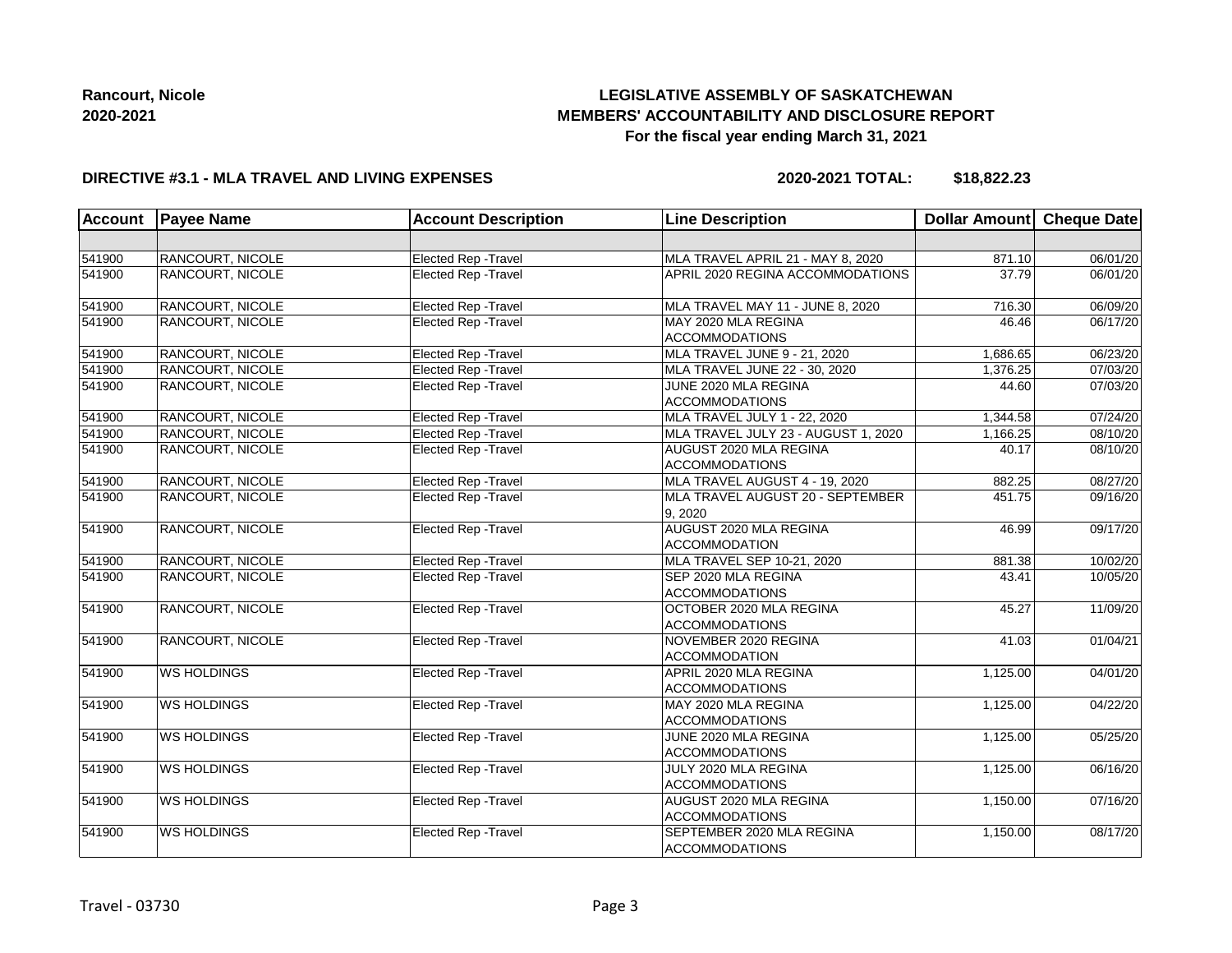# **LEGISLATIVE ASSEMBLY OF SASKATCHEWAN MEMBERS' ACCOUNTABILITY AND DISCLOSURE REPORT For the fiscal year ending March 31, 2021**

### **DIRECTIVE #3.1 - MLA TRAVEL AND LIVING EXPENSES**

**2020-2021 TOTAL: \$18,822.23**

| <b>IAccount</b> | <b>IPavee Name</b>  | lAccount Description | <b>Line Description</b>        | <b>Dollar Amountl Cheque Date</b> |          |
|-----------------|---------------------|----------------------|--------------------------------|-----------------------------------|----------|
|                 |                     |                      |                                |                                   |          |
| 541900          | <b>IWS HOLDINGS</b> | Elected Rep - Travel | <b>OCTOBER 2020 MLA REGINA</b> | ا150.00 . ا                       | 09/15/20 |
|                 |                     |                      | ACCOMMODATION                  |                                   |          |
| 541900          | <b>WS HOLDINGS</b>  | Elected Rep - Travel | INOVEMBER 2020 MLA REGINA      | ا150.00 . ا                       | 10/13/20 |
|                 |                     |                      | <b>ACCOMMODATIONS</b>          |                                   |          |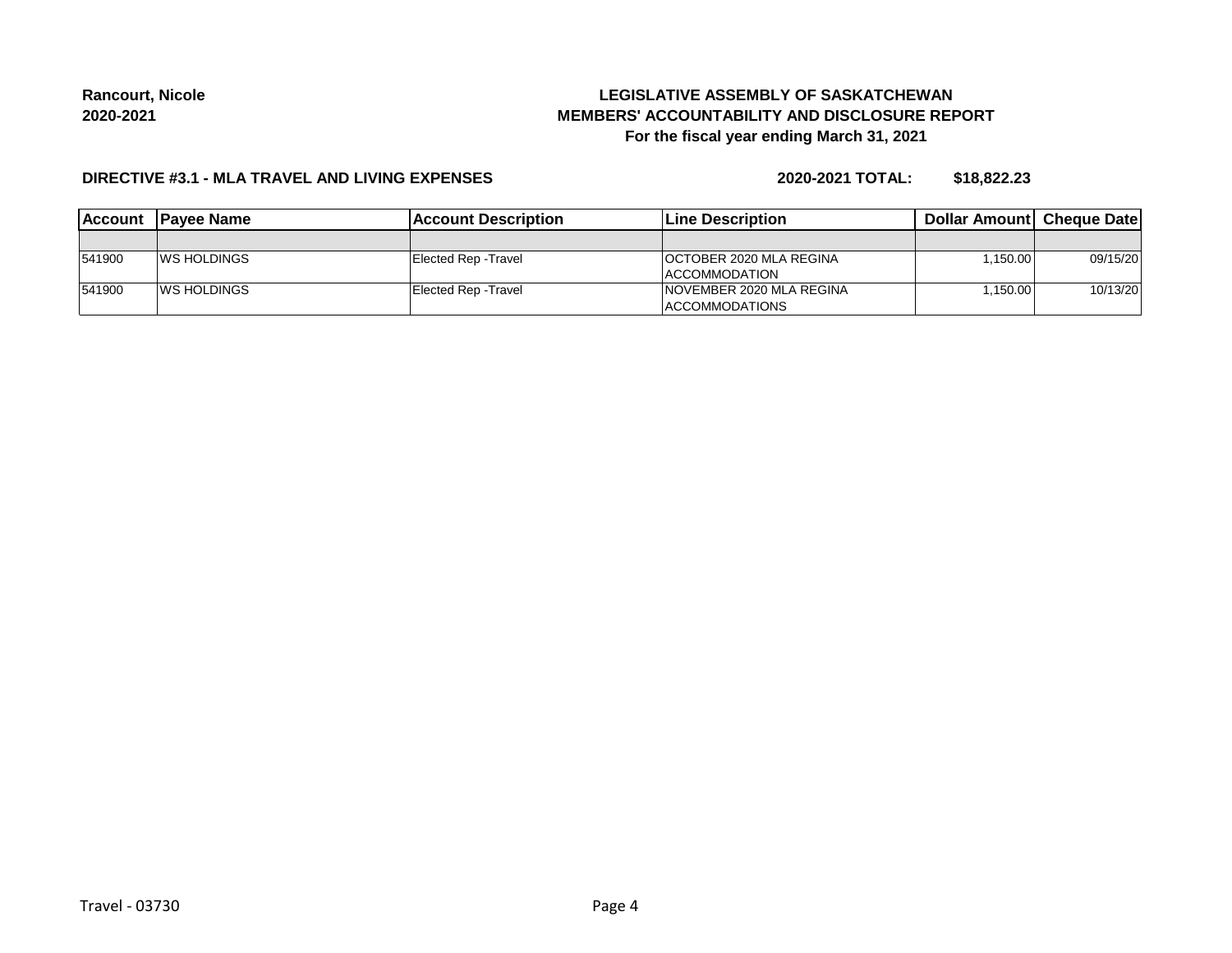## **LEGISLATIVE ASSEMBLY OF SASKATCHEWAN MEMBERS' ACCOUNTABILITY AND DISCLOSURE REPORT For the fiscal year ending March 31, 2021**

#### **DIRECTIVE #4.1 - CONSTITUENCY SERVICE EXPENSES**

| <b>Account</b> | <b>Payee Name</b>                                          | <b>Account Description</b>                | <b>Line Description</b>                                      | <b>Dollar Amount</b> | <b>Cheque Date</b> |
|----------------|------------------------------------------------------------|-------------------------------------------|--------------------------------------------------------------|----------------------|--------------------|
|                |                                                            |                                           |                                                              |                      |                    |
| 522000         | P & S LEASING                                              | Rent of Ground, Buildings and Other Space | APRIL 2020 MLA OFFICE RENT                                   | 1,000.00             | 04/01/20           |
| 522000         | P & S LEASING                                              | Rent of Ground, Buildings and Other Space | MAY 2020 MLA OFFICE RENT                                     | 1,000.00             | 05/01/20           |
| 522000         | P & S LEASING                                              | Rent of Ground, Buildings and Other Space | JUNE 2020 MLA OFFICE RENT                                    | 1,000.00             | 06/01/20           |
| 522000         | P & S LEASING                                              | Rent of Ground, Buildings and Other Space | JULY 2020 MLA OFFICE RENT                                    | 1,000.00             | 06/24/20           |
| 522000         | P & S LEASING                                              | Rent of Ground, Buildings and Other Space | AUGUST 2020 MLA OFFICE RENT                                  | 1,000.00             | 08/01/20           |
| 522000         | P & S LEASING                                              | Rent of Ground, Buildings and Other Space | SEPTEMBER 2020 MLA OFFICE RENT                               | 1,000.00             | 08/19/20           |
| 522000         | P & S LEASING                                              | Rent of Ground, Buildings and Other Space | OCTOBER 2020 MLA OFFICE RENT                                 | 1,000.00             | 09/15/20           |
| 522000         | P & S LEASING                                              | Rent of Ground, Buildings and Other Space | NOVEMBER 2020 MLA OFFICE RENT                                | 1,000.00             | 10/13/20           |
| 522200         | TOSHIBA TEC CANADA BUSINESS<br><b>SOLUTIONS INC</b>        | <b>Rent of Photocopiers</b>               | <b>COPIER CHARGES</b>                                        | 49.39                | 04/01/20           |
| 522200         | TOSHIBA TEC CANADA BUSINESS<br>SOLUTIONS INC               | Rent of Photocopiers                      | <b>COPIER CHARGES</b>                                        | 161.54               | 04/01/20           |
| 522200         | <b>TOSHIBA TEC CANADA BUSINESS</b><br>SOLUTIONS INC        | Rent of Photocopiers                      | <b>COPIER CHARGES</b>                                        | 162.93               | 06/01/20           |
| 522200         | TOSHIBA TEC CANADA BUSINESS<br><b>SOLUTIONS INC</b>        | <b>Rent of Photocopiers</b>               | <b>COPIER CHARGES</b>                                        | 177.76               | 06/18/20           |
| 522200         | TOSHIBA TEC CANADA BUSINESS<br><b>SOLUTIONS INC</b>        | <b>Rent of Photocopiers</b>               | <b>COPIER CHARGES</b>                                        | 129.25               | 08/01/20           |
| 522200         | TOSHIBA TEC CANADA BUSINESS<br><b>SOLUTIONS INC</b>        | <b>Rent of Photocopiers</b>               | <b>COPIER CHARGES</b>                                        | 12.94                | 08/01/20           |
| 522200         | TOSHIBA TEC CANADA BUSINESS<br>SOLUTIONS INC               | Rent of Photocopiers                      | <b>COPIER CHARGES</b>                                        | 161.33               | 09/01/20           |
| 522200         | TOSHIBA TEC CANADA BUSINESS<br><b>SOLUTIONS INC</b>        | Rent of Photocopiers                      | <b>COPIER CHARGES</b>                                        | 176.35               | 10/01/20           |
| 522200         | <b>TOSHIBA TEC CANADA BUSINESS</b><br><b>SOLUTIONS INC</b> | Rent of Photocopiers                      | <b>COPIER CHARGES</b>                                        | 207.98               | 10/01/20           |
| 522200         | TOSHIBA TEC CANADA BUSINESS<br><b>SOLUTIONS INC</b>        | <b>Rent of Photocopiers</b>               | <b>COPIER CHARGES</b>                                        | 129.25               | 12/01/20           |
| 522500         | KNIGHT ARCHER INSURANCE LTD.                               | <b>Insurance Premiums</b>                 | <b>RTV-NICOLE RANCOURT-OFFICE</b><br><b>INSURANCE REFUND</b> | $-32.86$             | 12/10/20           |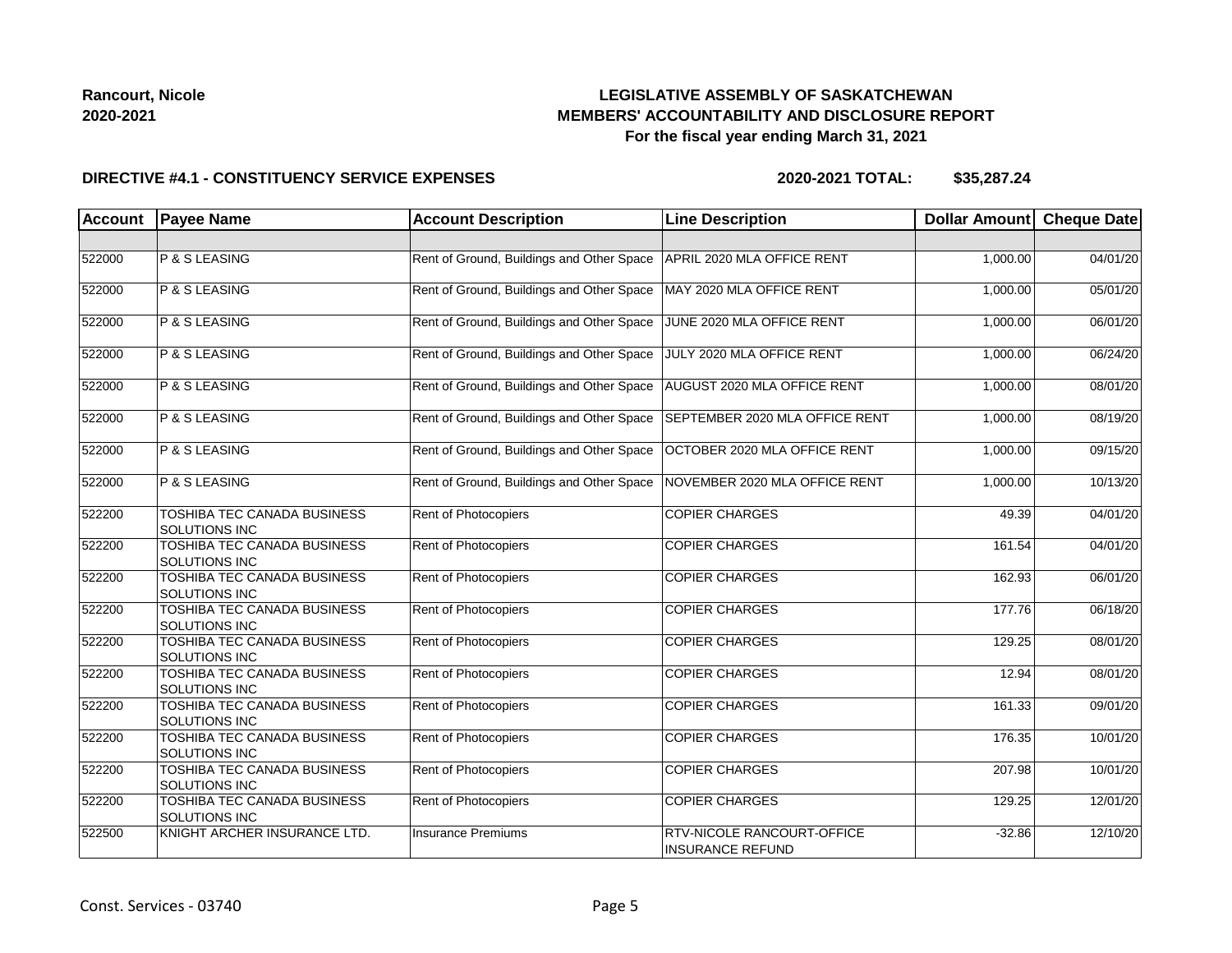## **LEGISLATIVE ASSEMBLY OF SASKATCHEWAN MEMBERS' ACCOUNTABILITY AND DISCLOSURE REPORT For the fiscal year ending March 31, 2021**

### **DIRECTIVE #4.1 - CONSTITUENCY SERVICE EXPENSES**

| <b>Account</b> | <b>Payee Name</b>                  | <b>Account Description</b>           | <b>Line Description</b>                                | Dollar Amount     | <b>Cheque Date</b> |
|----------------|------------------------------------|--------------------------------------|--------------------------------------------------------|-------------------|--------------------|
|                |                                    |                                      |                                                        |                   |                    |
| 522500         | PRINCE ALBERT INSURANCE LTD.       | <b>Insurance Premiums</b>            | CANCELLATION OF INSURANCE POLICY<br>C70141541-3        | 153.70            | 01/01/21           |
| 525000         | RANCOURT, NICOLE                   | Postal, Courier, Freight and Related | <b>REIMB: POSTAGE</b>                                  | 20.70             | 06/02/20           |
| 525000         | <b>ROTHENBURGER, ROSEMARIE E.</b>  | Postal, Courier, Freight and Related | OFFICE SUPPLIES/GREETING<br>CARDS/POSTAGE              | 14.28             | 08/01/20           |
| 525000         | ROTHENBURGER, ROSEMARIE E.         | Postal, Courier, Freight and Related | POSTAGE/GREETING CARDS/COFFEE<br>MAKER/OFFICE SUPPLIES | $\overline{5.34}$ | 08/11/20           |
| 525000         | ROTHENBURGER, ROSEMARIE E.         | Postal, Courier, Freight and Related | OFFICE SUPPLIES/POSTAGE                                | 1,430.78          | 09/01/20           |
| 525000         | ROTHENBURGER, ROSEMARIE E.         | Postal, Courier, Freight and Related | POSTAGE                                                | 175.88            | 11/10/20           |
| 525000         | STAPLES BUSINESS DEPOT             | Postal, Courier, Freight and Related | 107924 POSTAGE/OFFICE SUPPLIES                         | 97.52             | 06/01/20           |
| 525000         | <b>STAPLES BUSINESS DEPOT</b>      | Postal, Courier, Freight and Related | <b>POSTAGE</b>                                         | 97.52             | 09/01/20           |
| 528000         | NETFORE SYSTEMS INC.               | <b>Support Services</b>              | SOFTWARE SUBSCRIPTION                                  | 1,500.00          | 06/01/20           |
| 529000         | <b>BURTON, JOHN</b>                | <b>General Contractual Services</b>  | APRIL 2020 MLA OFFICE CLEANING                         | 100.00            | 05/01/20           |
| 529000         | <b>BURTON, JOHN</b>                | <b>General Contractual Services</b>  | MAY 2020 OFFICE CLEANING                               | 125.00            | 06/01/20           |
| 529000         | <b>BURTON, JOHN</b>                | <b>General Contractual Services</b>  | <b>OFFICE CLEANING</b>                                 | 100.00            | 06/24/20           |
| 529000         | <b>BURTON, JOHN</b>                | <b>General Contractual Services</b>  | JULY 2020 OFFICE CLEANING                              | 100.00            | 08/01/20           |
| 529000         | <b>BURTON, JOHN</b>                | <b>General Contractual Services</b>  | AUGUST 2020 OFFICE CLEANING                            | 125.00            | 09/01/20           |
| 529000         | <b>BURTON, JOHN</b>                | <b>General Contractual Services</b>  | <b>MLA OFFICE JANITORIAL SERVICE</b>                   | 125.00            | 10/01/20           |
| 529000         | <b>CROWN SHRED &amp; RECYCLING</b> | <b>General Contractual Services</b>  | <b>SHREDDING SERVICES</b>                              | 20.00             | 09/01/20           |
| 529000         | <b>CROWN SHRED &amp; RECYCLING</b> | <b>General Contractual Services</b>  | <b>SHREDDING</b>                                       | 20.00             | 03/01/21           |
| 529200         | MORGAN, ELAN                       | <b>Professional Development</b>      | <b>WEBSITE TUTORIAL</b>                                | 75.00             | 06/01/20           |
| 530500         | FOLIOJUMPLINE PUBLISHING INC.      | Media Placement                      | ADVERTISING                                            | 200.00            | 04/04/20           |
| 530500         | FOLIOJUMPLINE PUBLISHING INC.      | Media Placement                      | <b>ADVERTISING</b>                                     | 50.00             | 05/01/20           |
| 530500         | FOLIOJUMPLINE PUBLISHING INC.      | Media Placement                      | <b>ADVERTISING</b>                                     | 250.00            | 05/01/20           |
| 530500         | FOLIOJUMPLINE PUBLISHING INC.      | Media Placement                      | <b>ADVERTISING</b>                                     | 50.00             | 06/01/20           |
| 530500         | FOLIOJUMPLINE PUBLISHING INC.      | Media Placement                      | ADVERTISING                                            | 50.00             | 06/01/20           |
| 530500         | FOLIOJUMPLINE PUBLISHING INC.      | Media Placement                      | ADVERTISING                                            | 100.00            | 06/01/20           |
| 530500         | FOLIOJUMPLINE PUBLISHING INC.      | Media Placement                      | ADVERTISING                                            | 250.00            | 06/01/20           |
| 530500         | FOLIOJUMPLINE PUBLISHING INC.      | Media Placement                      | <b>ADVERTISING</b>                                     | 250.00            | 06/01/20           |
| 530500         | FOLIOJUMPLINE PUBLISHING INC.      | Media Placement                      | <b>ADVERTISING</b>                                     | 50.00             | 06/01/20           |
| 530500         | FOLIOJUMPLINE PUBLISHING INC.      | Media Placement                      | ADVERTISING                                            | 50.00             | 06/06/20           |
| 530500         | FOLIOJUMPLINE PUBLISHING INC.      | Media Placement                      | <b>ADVERTISING</b>                                     | 50.00             | 07/01/20           |
| 530500         | FOLIOJUMPLINE PUBLISHING INC.      | Media Placement                      | <b>ADVETISING</b>                                      | 150.00            | 07/01/20           |
| 530500         | FOLIOJUMPLINE PUBLISHING INC.      | Media Placement                      | <b>ADVERTISING</b>                                     | 250.00            | 07/01/20           |
| 530500         | FOLIOJUMPLINE PUBLISHING INC.      | Media Placement                      | <b>ADVERTISING</b>                                     | 50.00             | 08/01/20           |
| 530500         | FOLIOJUMPLINE PUBLISHING INC.      | Media Placement                      | <b>ADVERTISING</b>                                     | 50.00             | 08/01/20           |
| 530500         | FOLIOJUMPLINE PUBLISHING INC.      | Media Placement                      | <b>ADVERTISING</b>                                     | 50.00             | 08/01/20           |
| 530500         | FOLIOJUMPLINE PUBLISHING INC.      | Media Placement                      | <b>ADVERTISING</b>                                     | 225.00            | 08/01/20           |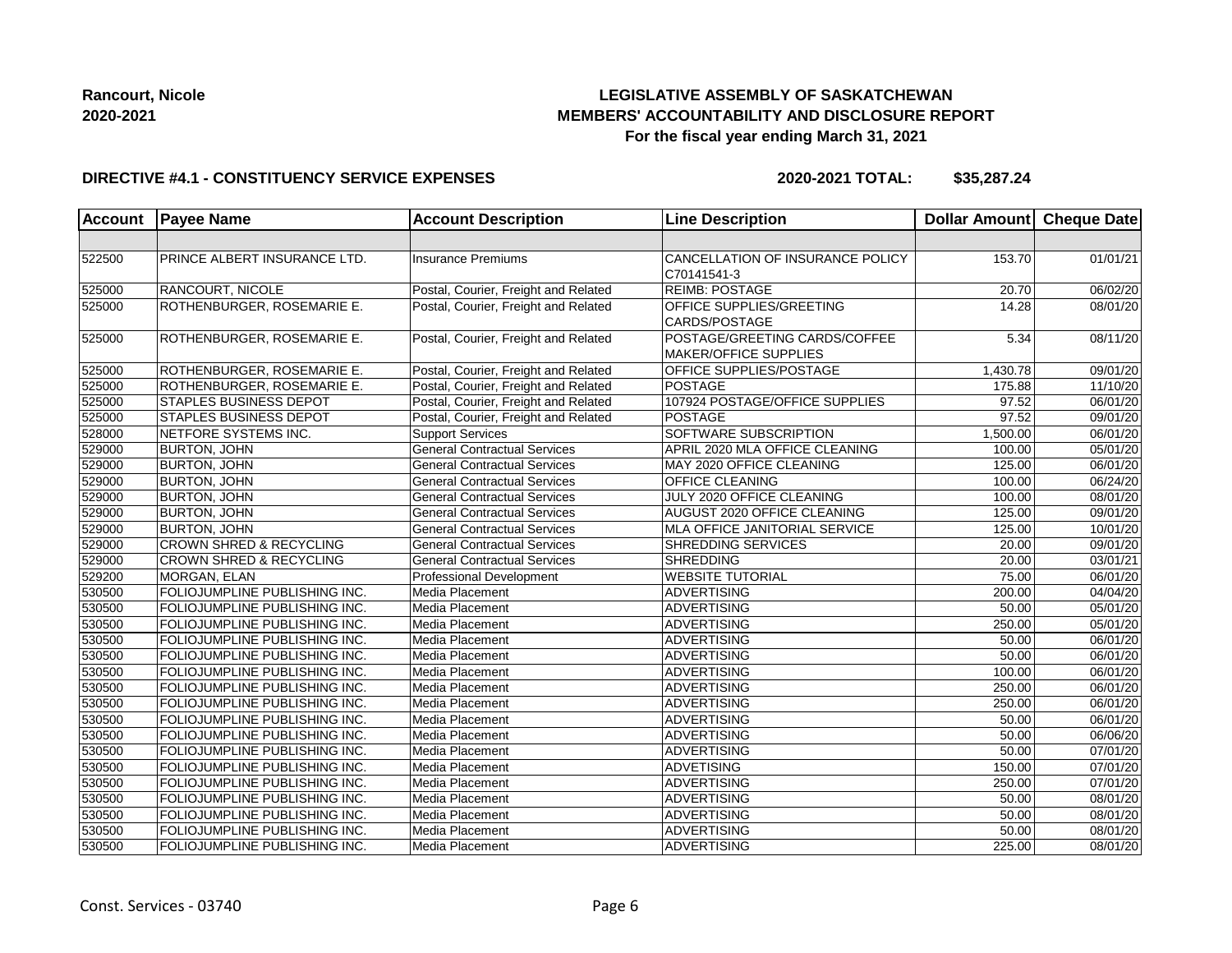## **LEGISLATIVE ASSEMBLY OF SASKATCHEWAN MEMBERS' ACCOUNTABILITY AND DISCLOSURE REPORT For the fiscal year ending March 31, 2021**

### **DIRECTIVE #4.1 - CONSTITUENCY SERVICE EXPENSES**

| <b>Account</b> | <b>Payee Name</b>                   | <b>Account Description</b> | <b>Line Description</b>                 | <b>Dollar Amount</b> | Cheque Date           |
|----------------|-------------------------------------|----------------------------|-----------------------------------------|----------------------|-----------------------|
|                |                                     |                            |                                         |                      |                       |
| 530500         | FOLIOJUMPLINE PUBLISHING INC.       | Media Placement            | ADVERTISING                             | 50.00                | 09/01/20              |
| 530500         | FOLIOJUMPLINE PUBLISHING INC.       | Media Placement            | <b>ADVERTISING</b>                      | 50.00                | 09/01/20              |
| 530500         | FOLIOJUMPLINE PUBLISHING INC.       | Media Placement            | ADVERTISING                             | 50.00                | 09/01/20              |
| 530500         | FOLIOJUMPLINE PUBLISHING INC.       | Media Placement            | ADVERTISING                             | 50.00                | 09/01/20              |
| 530500         | FOLIOJUMPLINE PUBLISHING INC.       | Media Placement            | ADVERTISING                             | 50.00                | 09/05/20              |
| 530500         | FOLIOJUMPLINE PUBLISHING INC.       | Media Placement            | ADVERTISING                             | 50.00                | 10/01/20              |
| 530500         | FOLIOJUMPLINE PUBLISHING INC.       | Media Placement            | <b>ADVERTISING</b>                      | 50.00                | 10/01/20              |
| 530500         | JAZZ MANAGEMENT LTD.                | Media Placement            | <b>ADVERTISING</b>                      | 41.67                | 04/01/20              |
| 530500         | JAZZ MANAGEMENT LTD.                | Media Placement            | <b>ADVERTISING</b>                      | 41.67                | 06/01/20              |
| 530500         | JAZZ MANAGEMENT LTD.                | Media Placement            | ADVERTISING                             | 41.67                | 06/01/20              |
| 530500         | JAZZ MANAGEMENT LTD.                | Media Placement            | ADVERTISING                             | 41.67                | 07/01/20              |
| 530500         | JAZZ MANAGEMENT LTD.                | Media Placement            | <b>ADVERTISING</b>                      | 41.67                | 08/01/20              |
| 530500         | JAZZ MANAGEMENT LTD.                | Media Placement            | ADVERTISING - ENDING SEPTEMBER<br>15/20 | 20.84                | 09/01/20              |
| 530500         | JIM PATTISON BROADCAST GROUP        | Media Placement            | ADVERTISING                             | 266.67               | 07/01/20              |
| 530500         | JIM PATTISON BROADCAST GROUP        | Media Placement            | ADVERTISING                             | 750.00               | 09/01/20              |
| 530500         | <b>JIM PATTISON BROADCAST GROUP</b> | Media Placement            | ADVERTISING                             | 233.34               | 09/01/20              |
| 530500         | JIM PATTISON BROADCAST GROUP        | Media Placement            | ADVERTISING                             | 1,800.00             | 10/01/20              |
| 530500         | MISSINIPI BROADCASTING CORP.        | Media Placement            | ADVERTISING                             | 486.00               | 06/01/20              |
| 530500         | MISSINIPI BROADCASTING CORP.        | Media Placement            | ADVERTISING                             | 500.00               | 07/01/20              |
| 530500         | MISSINIPI BROADCASTING CORP.        | Media Placement            | ADVERTISING                             | 1,700.00             | 09/01/20              |
| 530500         | MISSINIPI BROADCASTING CORP.        | Media Placement            | ADVERTISING                             | 58.73                | 09/01/20              |
| 530500         | <b>NOW COMMUNICATIONS</b>           | Media Placement            | <b>ADVERTISING</b>                      | 5,000.00             | 09/16/20              |
| 530500         | P.A. SHOPPER (ADGRAPHICS LTD.)      | Media Placement            | <b>ADVERTISING</b>                      | 200.00               | 04/01/20              |
| 530500         | P.A. SHOPPER (ADGRAPHICS LTD.)      | Media Placement            | <b>ADVERTISING</b>                      | 200.00               | 05/01/20              |
| 530500         | P.A. SHOPPER (ADGRAPHICS LTD.)      | Media Placement            | ADVERTISING                             | 114.00               | 06/01/20              |
| 530500         | P.A. SHOPPER (ADGRAPHICS LTD.)      | Media Placement            | ADVERTISING                             | 114.00               | 06/01/20              |
| 530500         | P.A. SHOPPER (ADGRAPHICS LTD.)      | Media Placement            | ADVERTISING                             | 76.00                | 06/17/20              |
| 530500         | P.A. SHOPPER (ADGRAPHICS LTD.)      | Media Placement            | <b>ADVERTISING</b>                      | 76.00                | 07/01/20              |
| 530500         | P.A. SHOPPER (ADGRAPHICS LTD.)      | Media Placement            | <b>ADVERTISING</b>                      | 114.00               | 09/01/20              |
| 530500         | <b>PUETZ ENTERPRISES LTD</b>        | Media Placement            | <b>ADVERTISING</b>                      | 66.66                | $\overline{04/0}1/20$ |
| 530500         | <b>PUETZ ENTERPRISES LTD</b>        | Media Placement            | <b>ADVERTISING</b>                      | 400.00               | 04/01/20              |
| 530500         | <b>PUETZ ENTERPRISES LTD</b>        | Media Placement            | ADVERTISING                             | 400.00               | 06/01/20              |
| 530500         | <b>PUETZ ENTERPRISES LTD</b>        | Media Placement            | <b>ADVERTISING</b>                      | 66.67                | 06/01/20              |
| 530500         | <b>PUETZ ENTERPRISES LTD</b>        | Media Placement            | <b>ADVERTISING</b>                      | 400.00               | 06/01/20              |
| 530500         | <b>PUETZ ENTERPRISES LTD</b>        | Media Placement            | <b>ADVERTISING</b>                      | 66.67                | 06/01/20              |
| 530500         | <b>PUETZ ENTERPRISES LTD</b>        | Media Placement            | <b>ADVERTISING</b>                      | 400.00               | 07/01/20              |
| 530500         | <b>PUETZ ENTERPRISES LTD</b>        | Media Placement            | ADVERTSING                              | 66.67                | 07/01/20              |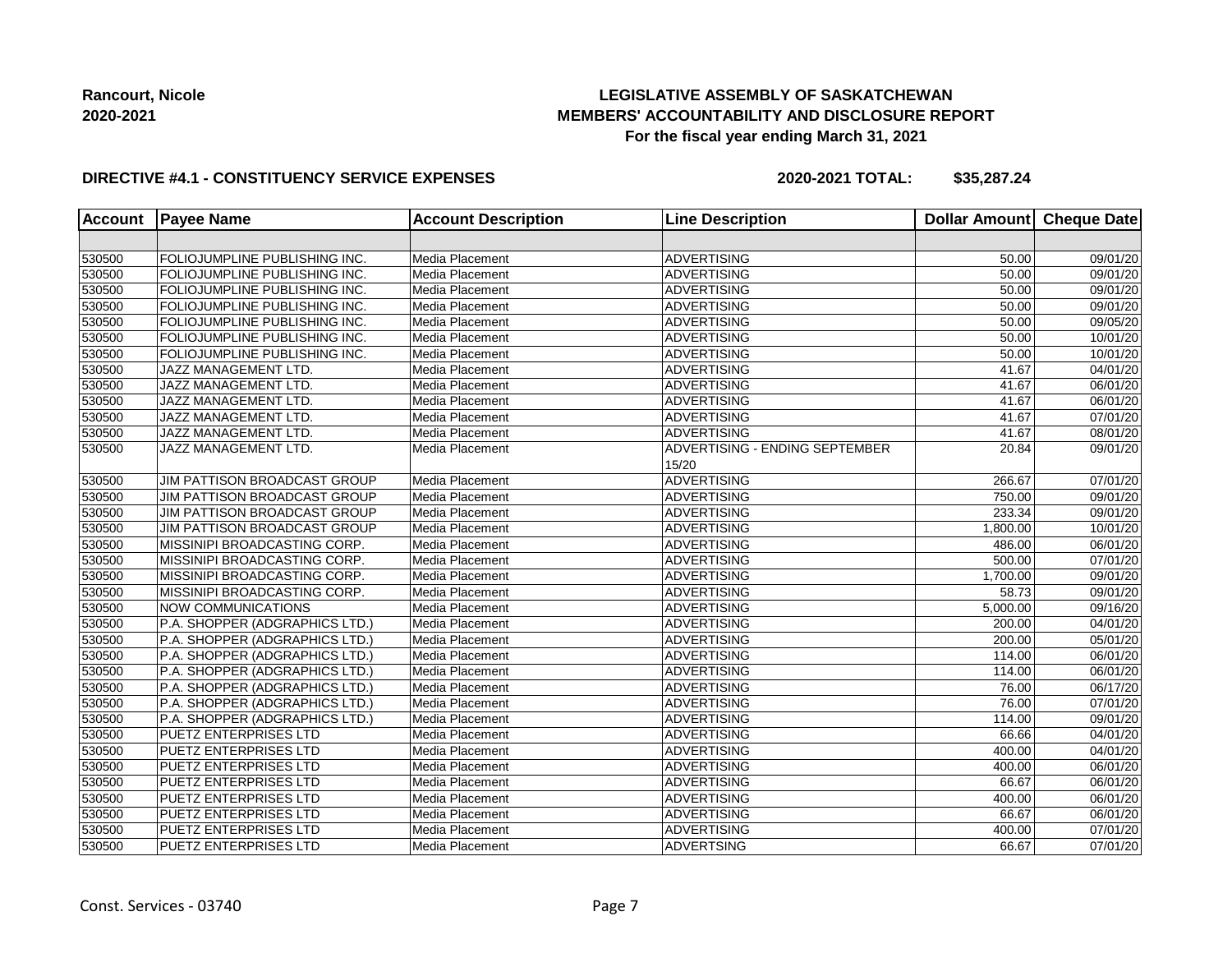## **LEGISLATIVE ASSEMBLY OF SASKATCHEWAN MEMBERS' ACCOUNTABILITY AND DISCLOSURE REPORT For the fiscal year ending March 31, 2021**

### **DIRECTIVE #4.1 - CONSTITUENCY SERVICE EXPENSES**

| <b>Account</b> | <b>Payee Name</b>                    | <b>Account Description</b>         | <b>Line Description</b>                                       | Dollar Amount Cheque Date |                       |
|----------------|--------------------------------------|------------------------------------|---------------------------------------------------------------|---------------------------|-----------------------|
|                |                                      |                                    |                                                               |                           |                       |
| 530500         | <b>PUETZ ENTERPRISES LTD</b>         | Media Placement                    | <b>ADVERTISING</b>                                            | 400.00                    | 08/01/20              |
| 530500         | <b>PUETZ ENTERPRISES LTD</b>         | Media Placement                    | ADVERTISING                                                   | 66.67                     | 08/01/20              |
| 530500         | <b>PUETZ ENTERPRISES LTD</b>         | Media Placement                    | ADVERTISING                                                   | 33.33                     | 09/01/20              |
| 530500         | <b>PUETZ ENTERPRISES LTD</b>         | Media Placement                    | <b>ADVERTISING</b>                                            | 200.00                    | 09/01/20              |
| 530800         | <b>ACTION PRINTING COMPANY LTD.</b>  | Publications                       | <b>NEWSLETTER</b>                                             | 1,992.80                  | 09/01/20              |
| 530900         | <b>RANCOURT, NICOLE</b>              | <b>Promotional Items</b>           | <b>REIMB: GREETING CARDS</b>                                  | 18.82                     | 08/11/20              |
| 530900         | ROTHENBURGER, ROSEMARIE E.           | <b>Promotional Items</b>           | OFFICE SUPPLIES/GREETING<br>CARDS/POSTAGE                     | 38.83                     | 08/01/20              |
| 530900         | ROTHENBURGER, ROSEMARIE E.           | <b>Promotional Items</b>           | POSTAGE/GREETING CARDS/COFFEE<br><b>MAKER/OFFICE SUPPLIES</b> | 99.32                     | $\overline{08/1}1/20$ |
| 530900         | ROTHENBURGER, ROSEMARIE E.           | <b>Promotional Items</b>           | <b>FLOWERS</b>                                                | 107.66                    | 10/01/20              |
| 542000         | ROTHENBURGER, ROSEMARIE E.           | Travel                             | C.A. TRAVEL JULY 19, 2020                                     | 189.75                    | 08/01/20              |
| 542000         | ROTHENBURGER, ROSEMARIE E.           | Travel                             | C.A. TRAVEL SEPTEMBER 4, 2020                                 | 158.75                    | 09/04/20              |
| 542000         | ROTHENBURGER, ROSEMARIE E.           | Travel                             | CA TRAVEL SEP 21-23, 2020                                     | 159.57                    | 10/05/20              |
| 550200         | <b>FOLIOJUMPLINE PUBLISHING INC.</b> | Books, Mags and Ref Materials      | SUBSCRIPTION - NO GST RANCOURT                                | 78.12                     | 06/01/20              |
| 555000         | <b>B &amp; P WATER SHOP</b>          | Other Material and Supplies        | OFFICE SUPPLIES                                               | 15.00                     | 07/06/20              |
| 555000         | <b>RANCOURT, NICOLE</b>              | Other Material and Supplies        | <b>REIMB: OFFICE SUPPLIES</b>                                 | 31.17                     | 06/16/20              |
| 555000         | <b>RANCOURT, NICOLE</b>              | <b>Other Material and Supplies</b> | <b>REIMB: OFFICE SUPPLIES</b>                                 | 94.60                     | 06/17/20              |
| 555000         | ROTHENBURGER, ROSEMARIE E.           | Other Material and Supplies        | OFFICE SUPPLIES/GREETING<br>CARDS/POSTAGE                     | 51.04                     | 08/01/20              |
| 555000         | ROTHENBURGER, ROSEMARIE E.           | Other Material and Supplies        | POSTAGE/GREETING CARDS/COFFEE<br><b>MAKER/OFFICE SUPPLIES</b> | 84.65                     | 08/11/20              |
| 555000         | ROTHENBURGER, ROSEMARIE E.           | Other Material and Supplies        | POSTAGE/GREETING CARDS/COFFEE<br>MAKER/OFFICE SUPPLIES        | 126.68                    | 08/11/20              |
| 555000         | ROTHENBURGER, ROSEMARIE E.           | Other Material and Supplies        | OFFICE SUPPLIES/POSTAGE                                       | 85.82                     | $\overline{09/0}1/20$ |
| 555000         | ROTHENBURGER, ROSEMARIE E.           | Other Material and Supplies        | OFFICE SUPPLIES/POSTAGE                                       | 25.96                     | 09/01/20              |
| 555000         | STAPLES BUSINESS DEPOT               | Other Material and Supplies        | 107924 OFFICE SUPPLIES/HEADPHONES                             | 36.87                     | 06/01/20              |
| 555000         | <b>STAPLES BUSINESS DEPOT</b>        | Other Material and Supplies        | 107924 POSTAGE/OFFICE SUPPLIES                                | 19.91                     | 06/01/20              |
| 555000         | STAPLES BUSINESS DEPOT               | <b>Other Material and Supplies</b> | 107924 OFFICE SUPPLIES - NO GST                               | 275.50                    | 06/01/20              |
| 555000         | <b>STAPLES BUSINESS DEPOT</b>        | Other Material and Supplies        | 107924 OFFICE SUPPLIES                                        | 104.91                    | 06/04/20              |
| 555000         | <b>STAPLES BUSINESS DEPOT</b>        | Other Material and Supplies        | 107924 OFFICE SUPPLIES                                        | 95.03                     | 08/04/20              |
| 555000         | <b>STAPLES BUSINESS DEPOT</b>        | Other Material and Supplies        | 107924 OFFICE SUPPLIES                                        | 50.86                     | 08/06/20              |
| 555000         | <b>STAPLES BUSINESS DEPOT</b>        | Other Material and Supplies        | 107924 OFFICE SUPPLIES                                        | 63.57                     | 09/01/20              |
| 555000         | <b>STAPLES BUSINESS DEPOT</b>        | Other Material and Supplies        | 107924 OFFICE SUPPLIES - NO GST                               | 20.01                     | 09/01/20              |
| 555000         | <b>STAPLES BUSINESS DEPOT</b>        | <b>Other Material and Supplies</b> | 107924 OFFICE SUPPLIES                                        | 54.04                     | 09/02/20              |
| 555000         | <b>STAPLES BUSINESS DEPOT</b>        | Other Material and Supplies        | 107924 OFFICE SUPPLIES                                        | 121.86                    | 09/02/20              |
| 555000         | <b>SUPREME BASICS</b>                | Other Material and Supplies        | OFFICE SUPPLIES                                               | 58.19                     | 09/01/20              |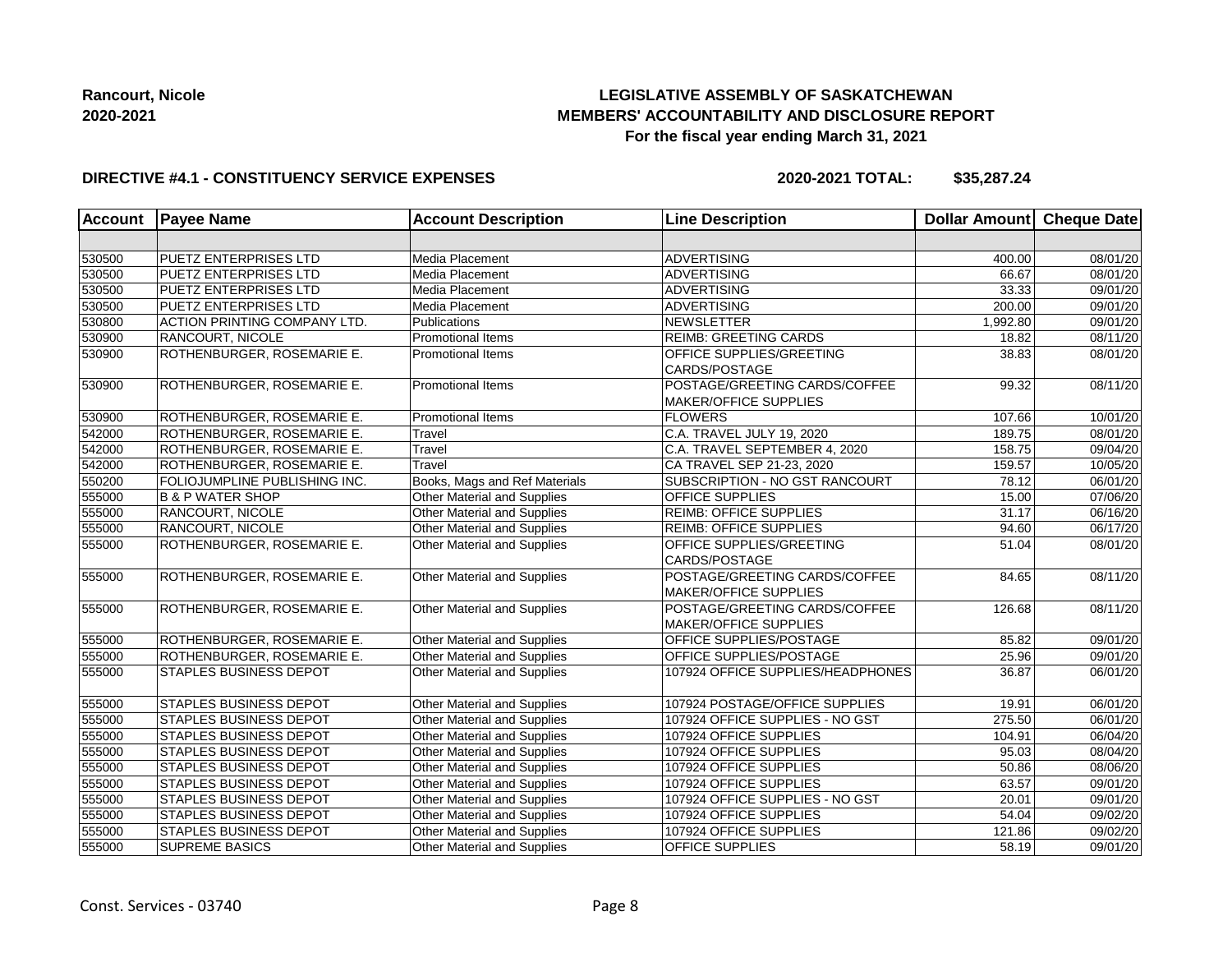## **LEGISLATIVE ASSEMBLY OF SASKATCHEWAN MEMBERS' ACCOUNTABILITY AND DISCLOSURE REPORT For the fiscal year ending March 31, 2021**

### **DIRECTIVE #4.1 - CONSTITUENCY SERVICE EXPENSES**

| <b>Account</b> | <b>Payee Name</b>              | <b>Account Description</b>           | <b>Line Description</b>                 | <b>Dollar Amount</b> | <b>Cheque Date</b> |
|----------------|--------------------------------|--------------------------------------|-----------------------------------------|----------------------|--------------------|
|                |                                |                                      |                                         |                      |                    |
| 564300         | <b>SASKTEL</b>                 | Computer Hardware - Exp.             | <b>IRTV-NICOLE RANCOURT-PURCHASE OF</b> | $-1,338.22$          | 11/12/20           |
|                |                                |                                      | ELECTRONICS INV#150                     |                      |                    |
| 564300         | <b>SASKTEL</b>                 | Computer Hardware - Exp.             | <b>IRTV-NICOLE RANCOURT-PURCHASE OF</b> | 1,338.22             | 02/01/21           |
|                |                                |                                      | <b>IELECTRONICS INV#150</b>             |                      |                    |
| 564300         | <b>STAPLES BUSINESS DEPOT</b>  | Computer Hardware - Exp.             | 107924 PORTABLE HARD DRIVE              | 97.19                | 06/18/20           |
| 565200         | ROTHENBURGER, ROSEMARIE E.     | Office Furniture and Equipment - Exp | <b>POSTAGE/GREETING CARDS/COFFEE</b>    | 108.78               | 08/11/20           |
|                |                                |                                      | MAKER/OFFICE SUPPLIES                   |                      |                    |
| 565200         | <b>ISTAPLES BUSINESS DEPOT</b> | Office Furniture and Equipment - Exp | 107924 OFFICE SUPPLIES/HEADPHONES       | 71.22                | 06/01/20           |
|                |                                |                                      |                                         |                      |                    |
| 565200         | <b>SUPREME BASICS</b>          | Office Furniture and Equipment - Exp | <b>HEADSET</b>                          | 169.58               | 06/01/20           |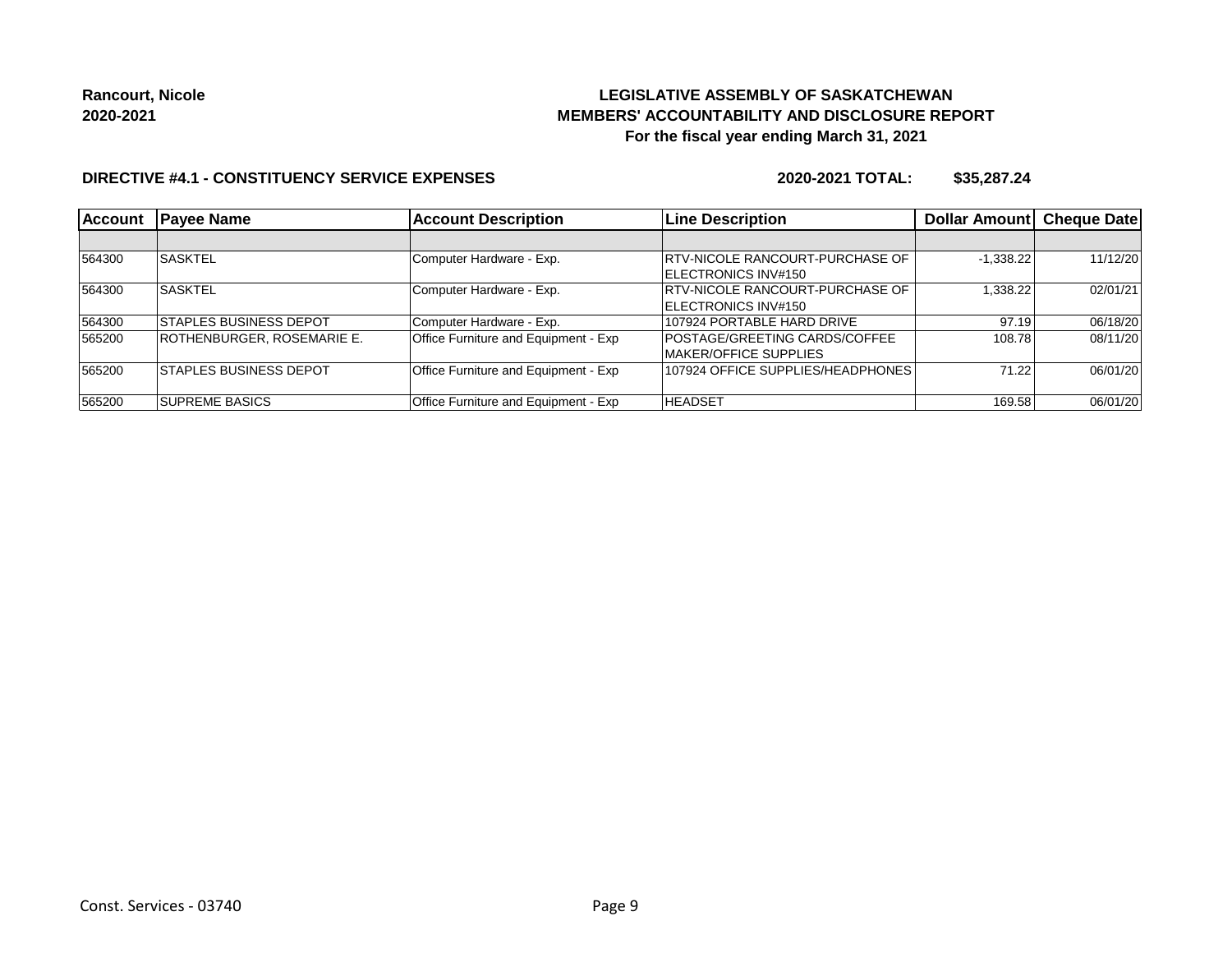## **LEGISLATIVE ASSEMBLY OF SASKATCHEWAN MEMBERS' ACCOUNTABILITY AND DISCLOSURE REPORT For the fiscal year ending March 31, 2021**

#### **DIRECTIVE #6 - CONSTITUENCY ASSISTANT EXPENSES**

**2020-2021 TOTAL: \$55,204.08**

| <b>Account</b> | <b>Payee Name</b>         | <b>Account Description</b> | Dollar Amount Cheque Date |          |
|----------------|---------------------------|----------------------------|---------------------------|----------|
|                |                           |                            |                           |          |
| 513000         | ROTHENBURGER, ROSEMARIE E | Out-of-Scope Permanent     | 0.00                      | 04/01/20 |
| 513000         | ROTHENBURGER, ROSEMARIE E | Out-of-Scope Permanent     | $-3,284.74$               | 04/13/20 |
| 513000         | ROTHENBURGER, ROSEMARIE E | Out-of-Scope Permanent     | 5,073.16                  | 04/14/20 |
| 513000         | ROTHENBURGER, ROSEMARIE E | Out-of-Scope Permanent     | 2,235.53                  | 05/01/20 |
| 513000         | ROTHENBURGER, ROSEMARIE E | Out-of-Scope Permanent     | 2,235.53                  | 05/13/20 |
| 513000         | ROTHENBURGER, ROSEMARIE E | Out-of-Scope Permanent     | 2,235.53                  | 05/27/20 |
| 513000         | ROTHENBURGER, ROSEMARIE E | Out-of-Scope Permanent     | 2,235.53                  | 06/10/20 |
| 513000         | ROTHENBURGER, ROSEMARIE E | Out-of-Scope Permanent     | 2,446.98                  | 06/24/20 |
| 513000         | ROTHENBURGER, ROSEMARIE E | Out-of-Scope Permanent     | 2,264.62                  | 07/08/20 |
| 513000         | ROTHENBURGER, ROSEMARIE E | Out-of-Scope Permanent     | 2,264.62                  | 07/22/20 |
| 513000         | ROTHENBURGER, ROSEMARIE E | Out-of-Scope Permanent     | 2,264.62                  | 08/05/20 |
| 513000         | ROTHENBURGER, ROSEMARIE E | Out-of-Scope Permanent     | 2,264.62                  | 08/19/20 |
| 513000         | ROTHENBURGER, ROSEMARIE E | Out-of-Scope Permanent     | 2,264.62                  | 09/02/20 |
| 513000         | ROTHENBURGER, ROSEMARIE E | Out-of-Scope Permanent     | 2,264.62                  | 09/16/20 |
| 513000         | ROTHENBURGER, ROSEMARIE E | Out-of-Scope Permanent     | 2,264.62                  | 10/01/20 |
| 513000         | ROTHENBURGER, ROSEMARIE E | Out-of-Scope Permanent     | 4,982.16                  | 10/06/20 |
| 513000         | ROTHENBURGER, ROSEMARIE E | Out-of-Scope Permanent     | 1,784.01                  | 11/10/20 |
| 513000         | ROTHENBURGER, ROSEMARIE E | Out-of-Scope Permanent     | 5,612.78                  | 11/19/20 |
| 513000         | ROTHENBURGER, ROSEMARIE E | Out-of-Scope Permanent     | 5,612.78                  | 11/24/20 |
| 513000         | ROTHENBURGER, ROSEMARIE E | Out-of-Scope Permanent     | $-5,612.78$               | 11/26/20 |
| 514000         | CUMMINS, TAMMY L.         | Casual/Term                | 573.80                    | 07/08/20 |
| 514000         | <b>CUMMINS, TAMMY L.</b>  | Casual/Term                | 239.09                    | 08/05/20 |
| 514000         | CUMMINS, TAMMY L.         | Casual/Term                | 358.64                    | 09/02/20 |
| 514000         | CUMMINS, TAMMY L.         | Casual/Term                | 263.00                    | 09/16/20 |
| 514000         | CUMMINS, TAMMY L.         | Casual/Term                | 1,434.50                  | 10/01/20 |
| 514000         | CUMMINS, TAMMY L.         | Casual/Term                | 176.56                    | 10/06/20 |
| 514000         | DEFOREST, CHERYL D.       | Casual/Term                | 191.27                    | 07/08/20 |
| 514000         | DEFOREST, CHERYL D.       | Casual/Term                | 71.72                     | 07/22/20 |
| 514000         | DEFOREST, CHERYL D.       | Casual/Term                | 119.55                    | 09/02/20 |
| 514000         | DEFOREST, CHERYL D.       | Casual/Term                | 956.34                    | 10/01/20 |
| 514000         | DEFOREST, CHERYL D.       | Casual/Term                | 176.56                    | 10/06/20 |
| 514000         | THEBAUD, CRAIG W.         | Casual/Term                | 172.13                    | 07/22/20 |
| 514000         | THEBAUD, CRAIG W.         | Casual/Term                | 167.36                    | 09/16/20 |
| 514000         | THEBAUD, CRAIG W.         | Casual/Term                | 104.44                    | 10/06/20 |
| 517100         | ROTHENBURGER, ROSEMARIE E | Severance Pay              | 2,264.62                  | 11/24/20 |
| 517100         | ROTHENBURGER, ROSEMARIE E | Severance Pay              | 2,264.62                  | 12/09/20 |
| 517100         | ROTHENBURGER, ROSEMARIE E | Severance Pay              | 2,264.62                  | 12/22/20 |
| 517100         | ROTHENBURGER, ROSEMARIE E | Severance Pay              | 2,264.62                  | 01/06/21 |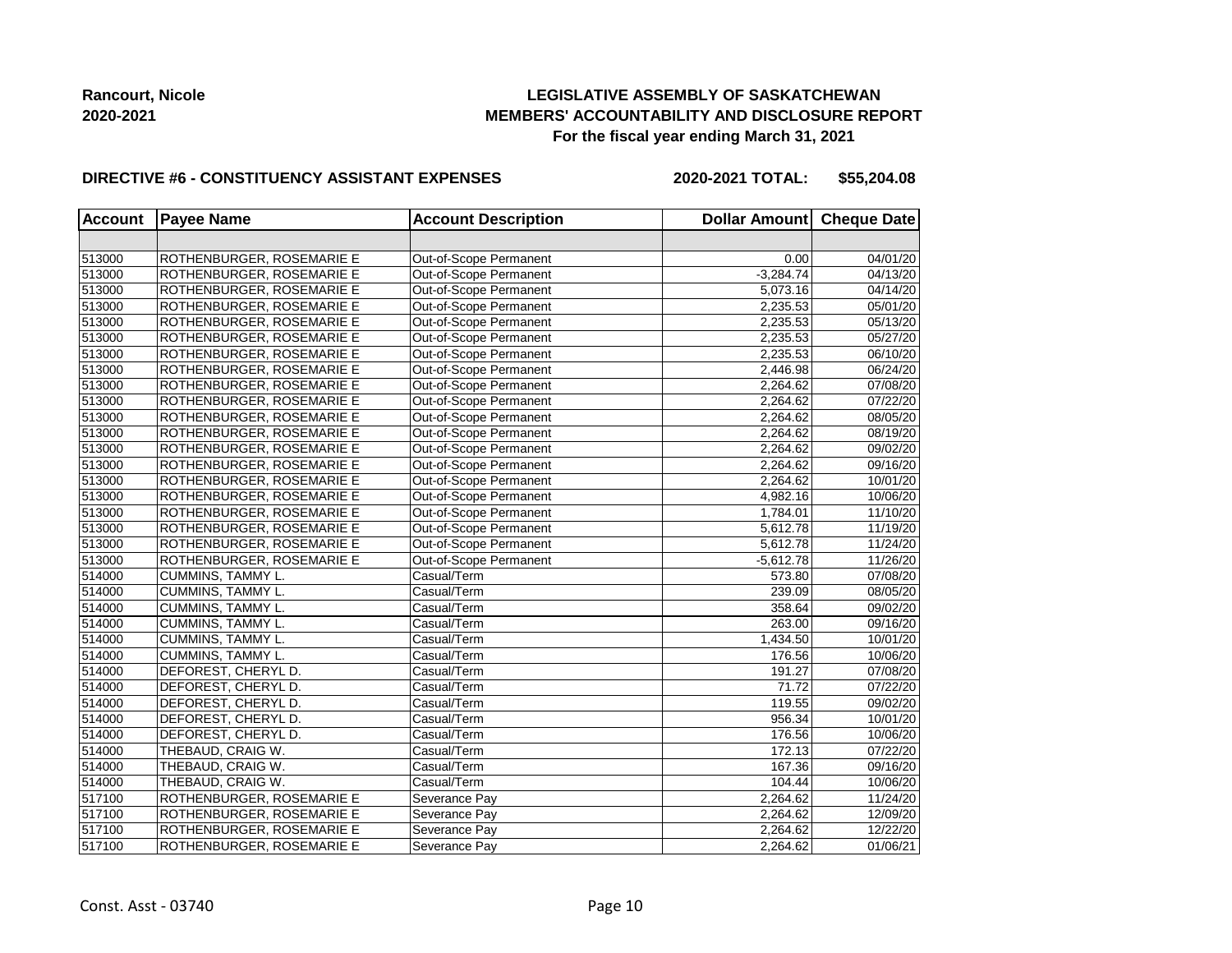## **LEGISLATIVE ASSEMBLY OF SASKATCHEWAN MEMBERS' ACCOUNTABILITY AND DISCLOSURE REPORT For the fiscal year ending March 31, 2021**

#### **DIRECTIVE #6 - CONSTITUENCY ASSISTANT EXPENSES**

**2020-2021 TOTAL: \$55,204.08**

|        | Account Payee Name                | <b>Account Description</b>       | Dollar Amount Cheque Date |          |
|--------|-----------------------------------|----------------------------------|---------------------------|----------|
|        |                                   |                                  |                           |          |
| 517100 | <b>IROTHENBURGER, ROSEMARIE E</b> | ∣Severance Pav                   | 973.79                    | 01/20/21 |
| 519900 | None (Default)                    | Change in Y/E Accrued Empl Leave | $-1.241.96$               | 04/20/20 |
|        |                                   | <b>Entitlements</b>              |                           |          |